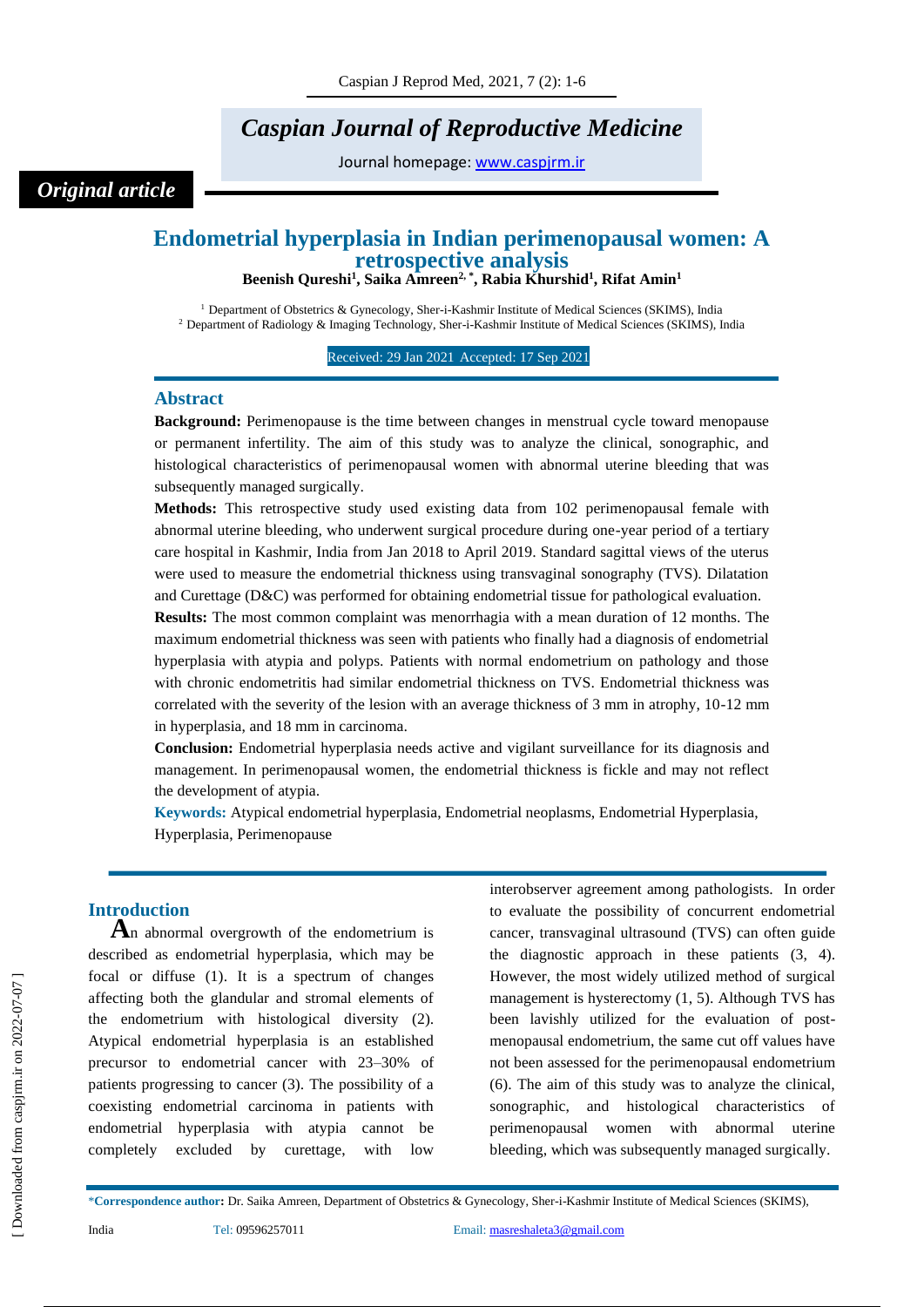

## **Materials & Methods**

 This retrospective study used existing data from routine investigations and interventions of a tertiary care hospital in Kashmir, India from Jan 2018 to April 2019. The ethics committee of Sher-i-Kashmir Institute of Medical Sciences (SKIMS) in India approved this study. Patients with the chief complaint of abnormal uterine bleeding, who underwent surgical procedure for over a period of one year, were included in the study. TVS was performed by radiologists with a 7-10 MHz endovaginally probe using Aloka Prosound SSD 3500 SX. Standard sagittal views of the uterus were used to measure the endometrial thickness by electronic calipers from "echo to echo". In case any fluid was present in the endometrial canal, both layers of the endometrium were measured separately, and the values were added for the final endometrial thickness. Postmenopausal females without a complete TVS record or histological diagnosis were excluded from the study. Only patients for whom TVS was performed before day 10 of the cycle were included. Dilatation and curettage (D&C) was performed for obtaining endometrial tissue for pathological evaluation. MedCalc Statistical Software version 18.9.1 was used for analysis.

#### **Results**

 We included 102 patients who had undergone surgical procedure over the period between 2018 and 2019 in Kashmir, India. The mean age was 54 years. The most common complaint (32%) was menorrhagia with a mean duration of 12 months of symptoms. The lowest endometrial thickness was 5 mm, while the highest was 38 mm with a SD of 8.9 (Fig 1). The maximum endometrial thickness was seen in patients who finally had a diagnosis of endometrial hyperplasia with atypia and polyps (Fig 2). Patients with normal endometrium on pathology and those with chronic endometritis had similar endometrial thickness on TVS with no significant statistical difference (Fig 3). On comparing the mean endometrial thickness in patients with and without a final diagnosis of hyperplasia, the result was not statistically significant. Thus, we were unable to establish a new or confirm an existing endometrial thickness threshold to suggest hyperplasia in this group of perimenopausal patients.



Figure 1. Box and whisker plot of endometrial thickness



Figure 2. Comparison of endometrial thickness to the final histopathology

Adenomyosis, B: Fibroids, C: Endometrial hyperplasia, D: Endometrial hyperplasia with atypia, E: Endometrial polyps, F: Chronic endometritis, G: Normal



Figure 3: Transvaginal ultrasound sagittal view showing thickened endometrium in a patient with final histopathology of hyperplasia without atypia

 Patients on tamoxifen treatment (n=10) had a mean endometrial thickness of 15mm. All these patients had been under treatment for over twelve months. Two of these patients had hyperplasia with atypia, while the rest had hyperplasia without atypia (n=8). Patients on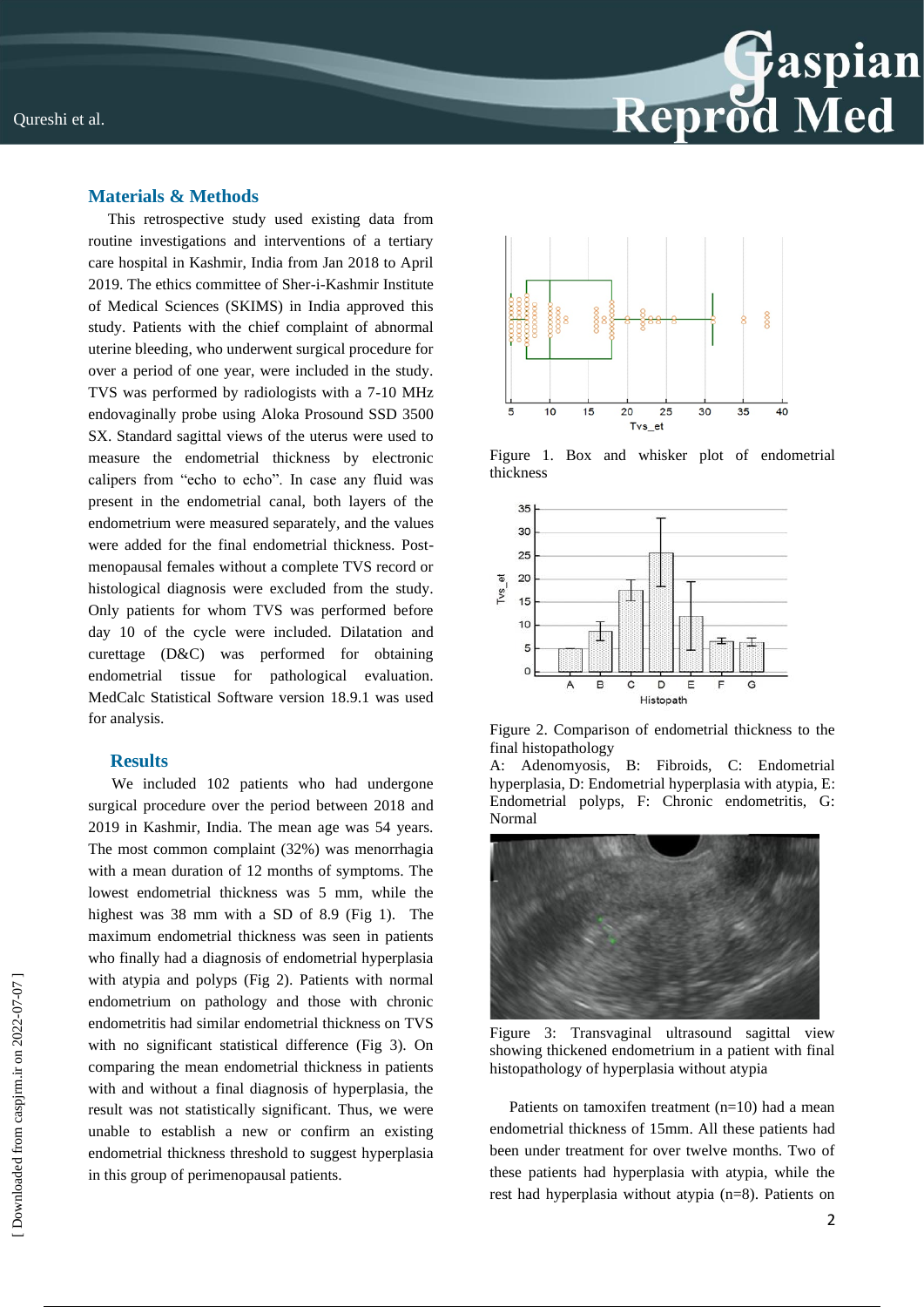hormone replacement therapy (HRT) (n=20) had a mean endometrial thickness of 13mm. Two of these patients had atypia, two had chronic endometritis, while the rest had hyperplasia  $(n=16)$ . Nulliparous patients (n=6) had a mean endometrial thickness of 23 mm with four patients having hyperplasia and two patients having atypia.

### **Discussion**

Endometrial thickness appears to correlate with the severity of the lesion with an average thickness of 3 mm in atrophy, 10-12 mm in hyperplasia and 18 mm in carcinoma. By using a cut-off of 5 mm, it is thought that the majority of cases of both endometrial carcinoma and endometrial hyperplasia should be identified and investigated further (1, 5). When an endometrial biopsy retrieves insufficient tissue for diagnosis and the endometrial thickness is 4 mm, no additional diagnostic tests are required. Conversely, it is recommended to obtain a histologic specimen using D&C when the endometrial thickness is 4 mm (4). Risk assessment using a combination of individual patient characteristics and endometrial thickness has been evaluated and suggested to be most cost-effective for selection of a second-line strategy. Efficient risk assessment strategies may reserve a costly fast-track diagnostic work-up for women with ultrasound findings highly suspicious of endometrial thickness, while women with an ultrasonic low risk of malignancy may be evaluated in a standard diagnostic work-up (7).

The mean age of the subjects in our study was 54 years. Studies have suggested that age is a significant factor in the prediction of cancer (3). It has been suggested that the post-menopausal group has a higher risk of endometrial cancer than hyperplasia, which makes prediction more difficult (4). Most women diagnosed with endometrial hyperplasia suffered from abnormal uterine bleeding including menorrhagia, inter menstrual bleeding or postmenopausal bleeding (1, 5). The incidence of endometrial hyperplasia was 33% in our study, and for atypia, it was 12%, which is in line with the previous data in literature. Since our study only included patients who underwent a surgical procedure, the actual incidence may be quite higher (4).

Studies by Ferenczy and Gelfand (8) have defined `two tracks for the endometrial development, namely, hyperplasia or neoplasia. This approach denies the existence of a continuum of changes and emphasizes that the only morphological factor distinguishing benign endometrial lesions from those with malignant potential was cytological atypia. This conclusion was supported by a number of quantitative studies of cytodynamics, nuclear morphometric and DNA content, hence making the histological diagnosis essential for the exclusion of carcinoma in cases of hyperplasia with or without atypia (2). As per latest guidelines, WHO differentiates between two categories of endometrial hyperplasia as a reflection of molecular genetic changes: 1) hyperplasia without atypia and 2) atypical hyperplasia/endometrioid intraepithelial neoplasia (6).

Reprod Med

Hyperplasia without atypia is benign and exhibits no relevant genetic changes. However, progression to invasive disease may occur in less than three. Atypical endometrial hyperplasia, on the other hand, exhibits many of the mutations typical for invasive endometrial cancer (6). Hence, hyperplasia without atypia should generally be treated conservatively. The risk factors for endometrial hyperplasia are the same as those for endometrial carcinoma. Unopposed estrogen, which can be endo or exogenous, has a mutagenic and carcinogenic effect on stromal and glandular cells of the endometrium, leading to hyperplastic lesions. Other risk factors for endometrial carcinoma include increased body mass index (BMI), nulliparity, chronic anovulation, early menarche, late onset of menopause, and diabetes (4, 5). We did not find BMI to be statistically significant or correlate to final diagnose as in other studies (3). Only a small percentage of our patients had hypertension and/or diabetes that were statistically significant in order for us to make a conclusion.

It has been shown that 5.3% of women taking cyclical estrogen and progestogen developed endometrial hyperplasia with 0.7% developing atypical hyperplasia (1, 5). All of the patients who were nulliparous had the final diagnosis of endometrial hyperplasia with two showing atypia as well. Since this was a retrospective study, we did not have access to the particular fertility treatments these patients may have undergone several years ago. This denotes an area that needs further probing and investigations.

Tamoxifen is a selective estrogen receptor modulator (SERM), widely used as adjunctive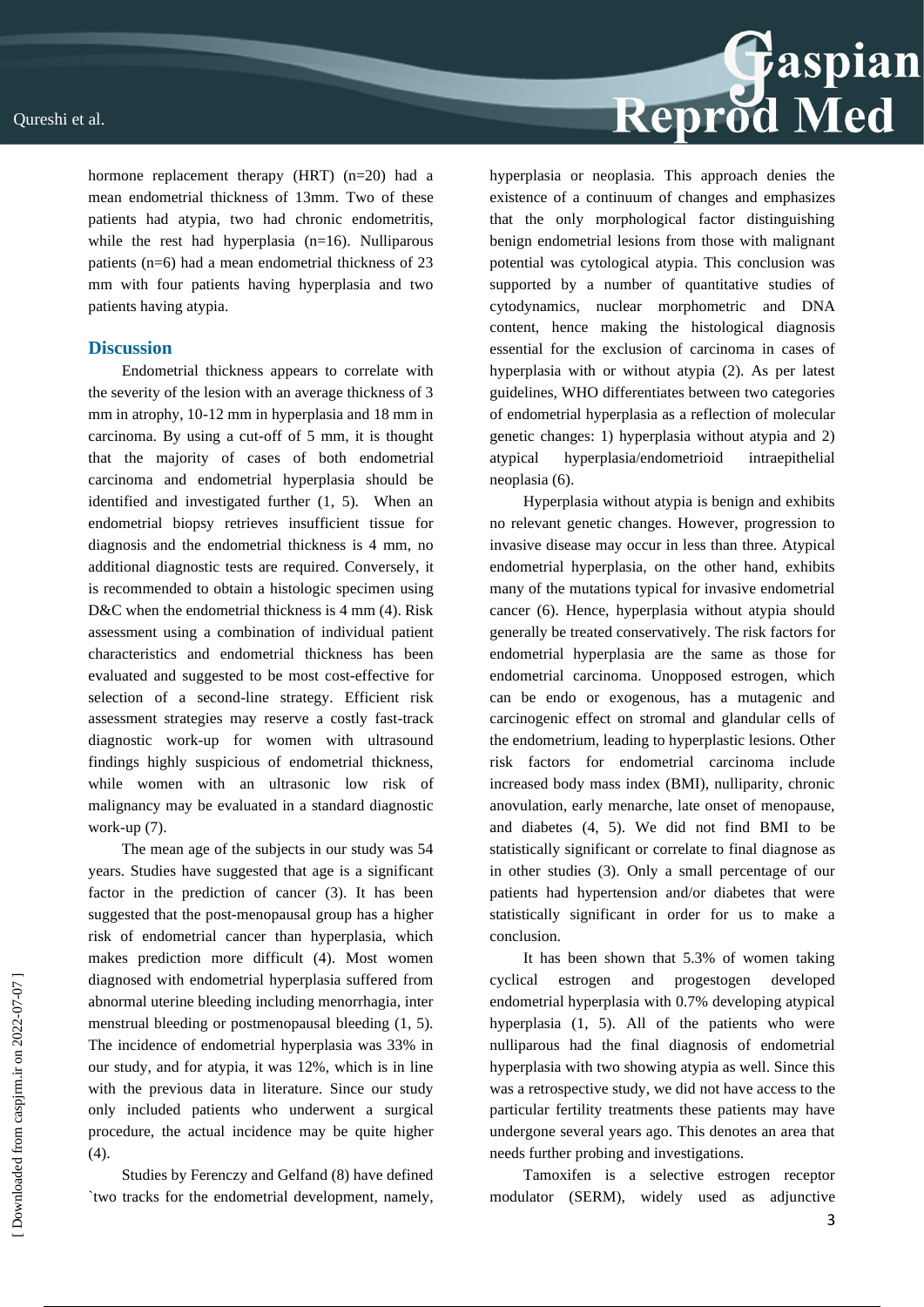

treatment in postmenopausal women with estrogen receptor positive breast cancer. The primary therapeutic effect of tamoxifen is its anti-oestrogenic effects on the breast; however, it has pro-oestrogenic effects on the uterus and bone. The risk of developing endometrial cancer in postmenopausal women taking tamoxifen is thought to be two to three times higher than the general population risk  $(1, 5)$ . We found two patients on tamoxifen with atypia. As such, routine TVS screening should be performed on asymptomatic, postmenopausal breast cancer tamoxifen-treated patients. Other reports have claimed that TVS is of limited value in the evaluation of endometrium of such patients due to a false-positive sonographic appearance of a thick endometrium and a discrepancy between the sonographic and histologic findings that were described in these patients perhaps due to stromal edema (9).

Several studies have implicated the use of a cut off value for endometrial thickness on TVS. Gull et al. found that no endometrial cancers would have been missed (using a cutoff level of  $\leq$ 4 mm) if TVS measurement of the endometrial thickness had been performed. The fact that women were followed up for ten years after the primary referral could confirm the clinical efficacy of TVS measurement of endometrial thickness as a means of excluding endometrial disease in women with post-menopausal bleeding (10). Recommendations, however, vary widely. Some authors propose hysterectomy for patients with prior hyperplasia before starting tamoxifen, while others are comfortable with ultrasound and pipette biopsy for monitoring  $(11)$ .

Research findings illustrated that 60% of women with a preoperative diagnosis of atypical endometrial hyperplasia had undiagnosed endometrial cancer when the uterus was examined by a pathologist after hysterectomy (3). In our study, patients with the diagnosis of endometrial hyperplasia had a mean endometrial thickness of 16 mm, while those with atypia had a mean endometrial thickness of 24 mm. It is imperative to note that all these patients were perimenopausal. One of the biggest limitations of TVS is that although the endometrium changes with the phase of the menstrual cycle in a menstruating woman, the fluctuating levels of estrogen in perimenopausal may actually cause the endometrium to be often thicker than it will be several years after menopause (11). A cut off value may help improve the prediction of endometrial hyperplasia, but it may cause unnecessary interventions in normal women. This is the basic reason for the evaluation of ancillary features that may help improve prediction. The International Endometrial Tumor Analysis (IETA) group, formed in Chicago in 2008, designed a standardized consensus with the aim of approving terms and definitions that describe ultrasound findings in the uterine cavity, and put forward recommendations that help the prediction and diagnosis of endometrial pathology. In addition, endometrial thickness, vascularization, and patient clinical variables were used to differentiate between benign and malignant endometrium in women with postmenopausal bleeding (12).

We included any documentation of an ill-defined endometrium-myometrium interface and heterogeneous endometrial echogenicity. These characteristics have been described as the best ultrasound variables for predicting endometrial malignancy in a study. Disrupted junction zone was of bad prognosis as well (12). However, few scholars described these patterns unreliable and variable (7). We did not find any statistically significant data pertaining to these findings in our study. Perhaps, it points to the fact that we did not include patients with a preoperative diagnosis of endometrial carcinoma in our study and incidentally none of the included patients had frank carcinoma. Also, we found little information whether these patients had adenomyosis or not. It is pertinent to mention that the nagging question is what is the probability of malignancy. Though the presence of endometrial hyperplasia is a risk factor for progression to endometrial carcinoma, some argue that endometrial hyperplasia is a precursor lesion in the natural history of endometrial carcinoma and that endometrial carcinoma may already be present in a significant number of women with a tissue diagnosis of endometrial hyperplasia. Studies have found rates of concurrent carcinoma in women undergoing hysterectomy for endometrial hyperplasia to range from 17% - 52% (5). Thus, the management of atypia is becoming aggressive in view of its risk to progress to endometrial carcinoma. It is prudent that the endometrial margins are evaluated for disruption or increased vascularity, and even negative findings are documented. However, the evaluation of the endo-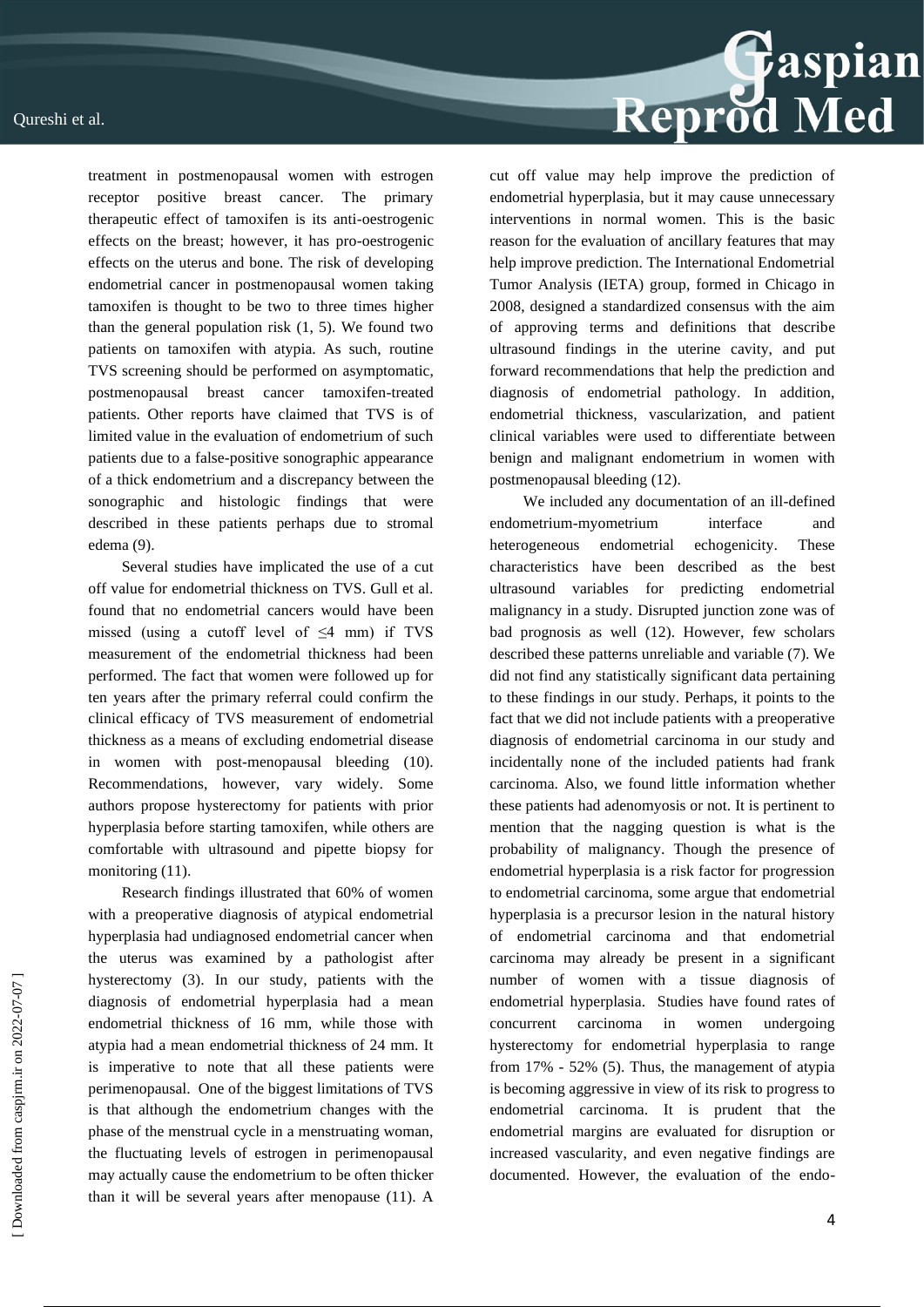

myometrial junction may be difficult in women with adenomyosis or in images of low quality (7).

There is currently no routine screening test for endometrial cancer or its precursor lesions. It is widely accepted that endometrial sampling may not give a representative picture of the entire endometrial cavity and endometrial cancer can be missed even when a TVS was suggestive (4, 5, 11). A vintage study recommended a repeat TVS after a year if endometrial thickness is only 1 mm, curettage for endometrial thickness >4mm and for the rest 2-3 mm, a TVS once every three months for patients with post-menopausal bleeding (13). However, this dictum does not apply to the hormonally mercurial peri menopausal patients. Endometrium can be much thicker than anticipated and still be without atypia. The existing literature suggests that patients who have been diagnosed with atypical endometrial hyperplasia may have concurrent undiagnosed cancer- with the rate varying from 10- 52% (3, 4). This wide range demands a crucial decision-making moment where the possibility of cancer in patient is a toss of a coin. TVS may help us find the probability of cancer and hence help in decision making. Patients with a low risk for malignancy can be assured and kept on standard care without a need for close follow-up. This can help both the economical and emotional costs of over calling (7). Such a decision is more important in countries like ours with meager health resources. The importance of early detection, however, cannot be overemphasized as these patients have a sharp decline in survival rate once the stage goes up (13). The key is to identify the earliest change of atypia to carcinoma using the tools we have and improving them. Another important issue remains the preservation of fertility in patients when diagnostic feature may not favor conservative management (6).

Our study has some limitations. Being retrospective, we did not have information about prior body habitus/ obesity, family history, early history of polycystic disease or syndromic presentations, unless specifically mentioned. These have been associated, albeit variably in the previous literature (4, 9). Further studies with a prospective design can help assess these associations.

#### **Conclusion**

Endometrial hyperplasia is an elevated glandular to stromal component of the endometrium with varied degrees of proliferation. It needs active and vigilant surveillance for its diagnosis and management. Though TVS is a barndoor procedure, its utilization needs to be amplified and more characteristics should be sought for helping the prediction of atypia. The endometrial thickness is fickle and may not reflect the true development of atypia in perimenopausal women. Perhaps the development of a scoring system, which considers a combination of findings on transvaginal ultrasound and not just the endometrial thickness or a cut-off value, is the need of the hour for these patients.

#### **Acknowledgements**

We would like to appreciate the health center of Sher-i-Kashmir Institute of Medical Sciences (SKIMS) in India for the confirmation of this project. We are also thankful to our colleagues at the tertiary care hospital in Kashmir for their cooperation in the treatment and care of these patients.

### **Conflicts of Interest**

 The authors state that there is no conflict of interest.

#### **References**

- 1. Moore E, Shafi M. Endometrial hyperplasia. Obstet Gynaecol Reprod Med. 2013;23(3):88-93.
- 2. Marsden DE, Hacker NF. Optimal management of endometrial hyperplasia. Best practice & research Clinical obstetrics & gynaecology. 2001;15(3):393- 405.
- 3. Antonsen SL, Ulrich L, Høgdall C. Patients with atypical hyperplasia of the endometrium should be treated in oncological centers. Gynecologic oncology. 2012;125(1):124-128.
- 4. Armstrong AJ, Hurd WW, Elguero S, Barker NM, Zanotti KM. Diagnosis and management of endometrial hyperplasia. Journal of minimally invasive gynecology. 2012;19(5):562-571.
- 5. Herman MC, Mol BW, Bongers MY. Diagnosis of heavy menstrual bleeding. Women's health (London, England). 2016;12(1):15-20.
- 6. Emons G, Beckmann MW, Schmidt D, Mallmann P. New WHO Classification of Endometrial Hyperplasias. Geburtshilfe und Frauenheilkunde. 2015;75(2):135-136.